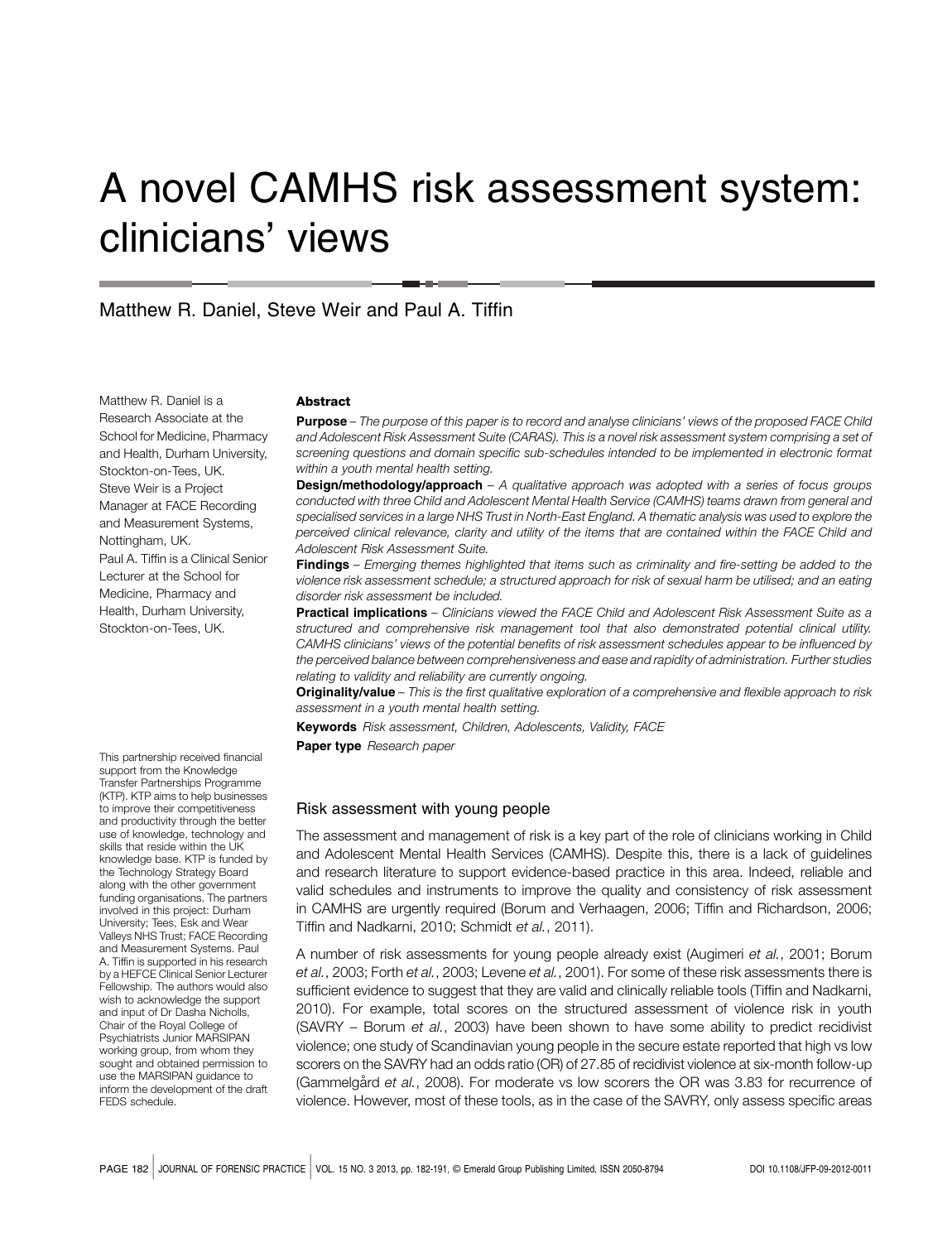of risk (e.g. violence to others) and consequently do not represent a comprehensive structured approach to overall risk assessment, for example, covering most areas relating to the risk that the young person may pose both to others and themselves. Moreover, there are a number of domains of risk in young people that are not currently covered by standardised assessment tools. Probably the most obvious of these is in the area of suicide and self-harm where risk schedules and rating instruments (such as the Beck Scale for Suicide (sic) Ideation – Beck and Steer, 1991) exist for working-age adults but not under 18-year olds.

Many risk instruments have been developed in other countries and thus may not be valid or culturally suitable for a UK-based CAMHS population. Additionally, most are only available in paper format and cannot always be meaningfully entered into electronic patient records, which are increasingly being adopted within the UK National Health Service (NHS). Indeed, the use of electronic records within health and social care settings has been made almost obligatory in the UK by the central demands for routine reporting of outcome measures for monitoring and commissioning purposes. Not least such outcomes will be required as part of the move in the NHS in England towards "payment by results" in healthcare (Macdonald and Elphick, 2011). Potentially the use of electronic medical records can make automated reporting of outcome measures and other clinical data feasible, even where complex scoring algorithms are required.

Given the current lack of a comprehensive structured approach to overall clinical risk assessment, funding was obtained in order to develop a flexible approach system that could be integrated with NHS electronic patient records systems. This approach would build on an existing system developed over half a decade and embedded with Tees, Esk and Wear Valleys (TEWV) NHS Foundation Trust electronic records. This system was made up by what are known as the "Red Border" forms as, historically, the risk forms in the medical paper records had red coloured edges so they could easily be identified. This CAMHS risk assessment employed by TEWV Trust consists of an initial screening set of questions which guides the completion of one or more of three optional schedules covering the areas of violence, self-harm/suicide or vulnerability risk, respectively. The information collected by these schedules is then summarised and informs a risk formulation and risk management plan. Thus, the system is designed to mimic the usual clinical interview process, by which risk-related factors are screened prior to the conduction of a more detailed assessment, as indicated by the responses to initial questions. In practice this means that many young people, especially those under 12 years, have only a very brief risk evaluation. In contrast, adolescents seen in more specialist settings, such as forensic CAMHS, often have more detailed assessments.

In December 2010, the Trust conducted an audit of a random sample of CAMHS "Red Border risk assessments" ( $n = 99$ ). The sampling process followed a clustered design with randomisation at both the clinician and case notes level, across all CAMHS teams. This design was adopted in order to reduce the risk of sampling bias. The audit team concluded that, although the vast majority of assessments were completed to an acceptable or high standard, the system could be improved by being made more comprehensive in scope and by the addition of further quantification of perceived risk via item codings. These conclusions were drawn partly because the Red Border system utilised dichotomous scoring (risk factor absent/present) and the accompanying free text boxes were not always utilised in order to qualify responses. Therefore the use of well-defined anchor points in order to further stratify judged risk seemed desirable as it was hoped this would yield a higher level of information relating to each risk domain. Such anchor points are composed of brief definitions and descriptions of what would constitute each level of perceived risk. For example, for a coding of "2" (moderate) on the proactive aggression item of the Checklist for Risk Aggression in Youth (CRAY) sub-schedule the following anchor point is provided – "May join in with destructive or aggressive acts when with delinquent peers but unlikely to when alone". Previous research relating to the validation of the SAVRY suggests that there may be some utility in stratifying perceived risk into low, moderate and high ordered categories (Gammelgård et al., 2008). Thus the experience accumulated with these risk assessment schedules fed into the development of a novel system of clinical risk evaluation, created in partnership with a commercial organisation, FACE Measurement and Recording Systems and Durham University as the academic institution via a Knowledge Transfer Partnership project. This proposed system is named the FACE Child and Adolescent Risk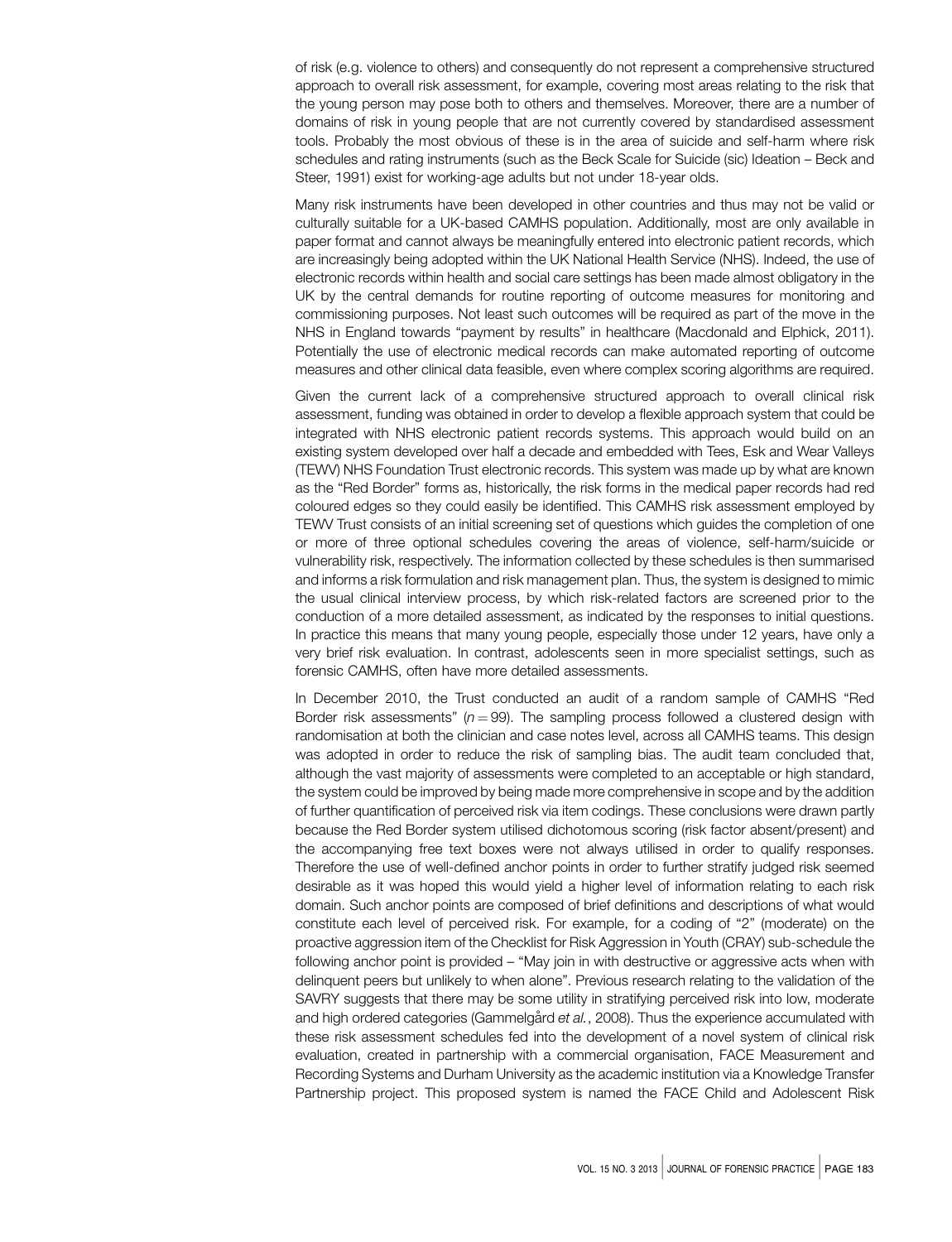Assessment Suite (FACE CARAS). FACE Measurement and Recording Systems (www.face.eu.com) are a company specialising in the development of assessment tools to be used in health and social care settings, available as both paper and electronic systems. The FACE Risk Profile tool designed to be used in adult mental health services has been widely adopted in the UK, with numerous NHS Healthcare Trusts routinely using the instrument, in either paper or electronic format, to guide clinical risk assessment. However, due to the complexity of assessing young people, under the age of 18 years, who may come into contact with mental health services, it was decided to develop a separate system to accommodate the evaluating of varying aspects of risk in children and young people. Thus, it was felt that there would be a synergistic relationship formed by bringing together the experience of TEWV Trust in developing a flexible system of schedules for use in CAMHS and that of widely implementing electronic tools in a broader mental health context, informed by the previous work of the FACE company.

As part of the preparatory work in order to develop a series of draft risk schedules and pilot items, the research team reviewed the literature in relation to putative risk factors for adverse outcomes in young people in contact with mental health services (e.g. Cooper and Tiffin, 2006; Douglas and Skeem, 2005; Lowenstein, 2001; Salekin et al., 2010) including existing validated risk assessments (Borum et al., 2003; Forth et al., 2003; Tiffin and Kaplan, 2004). In addition a series of interviews with clinicians, regularly conducting risk assessments with young people, were performed and analysed.

As with the TEWV Red Border system, the FACE CARAS consists of a set of screening questions (also known as the "FACE Risk Profile") that then help guide the clinician to complete further specific schedules from a choice of nine, given the previous risk factors flagged and clinical experience of the rater (see Table I for a list of sub-schedules). Schedules enquire about both historical (static) and current (dynamic) risk factors and provides anchor point descriptions so that items can be coded as absent or representing a perceived low, moderate or high level of risk in that domain. The information gained is then used to develop a risk formulation and management plan, as well as assign global scores to each of a number of risk domains. Figure 1 depicts the proposed FACE CARAS system. In some circumstances no further assessment may be required if the FACE Risk Profile shows there to be no apparent risk or low levels of risk across each of the risk domains. Where this is the case, few risk factors are identified as existing for that young person and risk domain scores can confidently be assigned.

In determining which of the schedules should be utilised, clinical judgement based upon the first part of the FACE Risk Profile would be used. The item and subscale scores are not intended

Table I Schedules proposed as components of the FACE CARAS

| FACE Risk Profile (screening tool)                               | Checklist of 47 current/previous potential risk factors to<br>guide further schedule selection               |
|------------------------------------------------------------------|--------------------------------------------------------------------------------------------------------------|
| CASH: Child and Adolescent Self-Harm<br>Schedule                 | Measures and formulates risk of self-harm and suicide<br>(16 items)                                          |
| <b>SHARP: Sexual Harm Adolescent Risk</b><br>Protocol            | Measures and formulates risk of sexually harmful<br>behaviour, development and adjustment (23 items)         |
| CRAY: Checklist for Risk Aggression in<br>Youth                  | Measures and formulates risk of aggression (27 items)                                                        |
| VAS: Vulnerability Assessment Schedule                           | Measures and formulates risk of vulnerability/<br>exploitation (19 items)                                    |
| SCRAP: Schedule for Risk of Aggression<br>in Psychosis           | Measures and formulates risk of aggression when<br>psychosis is present or suspected (22 items)              |
| LD VAS: Learning Disability Vulnerability<br>Assessment Schedule | Measures and formulates risk related to learning<br>disabilities and vulnerability (19 items)                |
| <b>FEDS: FACE Eating Disorder Schedule</b><br>(in-patient)       | Measures and formulates risk related to eating disorders<br>(18 items with additional items for blood tests) |
| <b>WARD SECURE: Repeated Risk</b><br>Assessment (in-patient)     | Rapid risk formulation for in-patient secure units (five<br>items and management plan)                       |
| <b>WARD OPEN: Repeated Risk</b><br>Assessment (in-patient)       | Rapid risk formulation for in-patient open units (five<br>items and management plan)                         |
|                                                                  |                                                                                                              |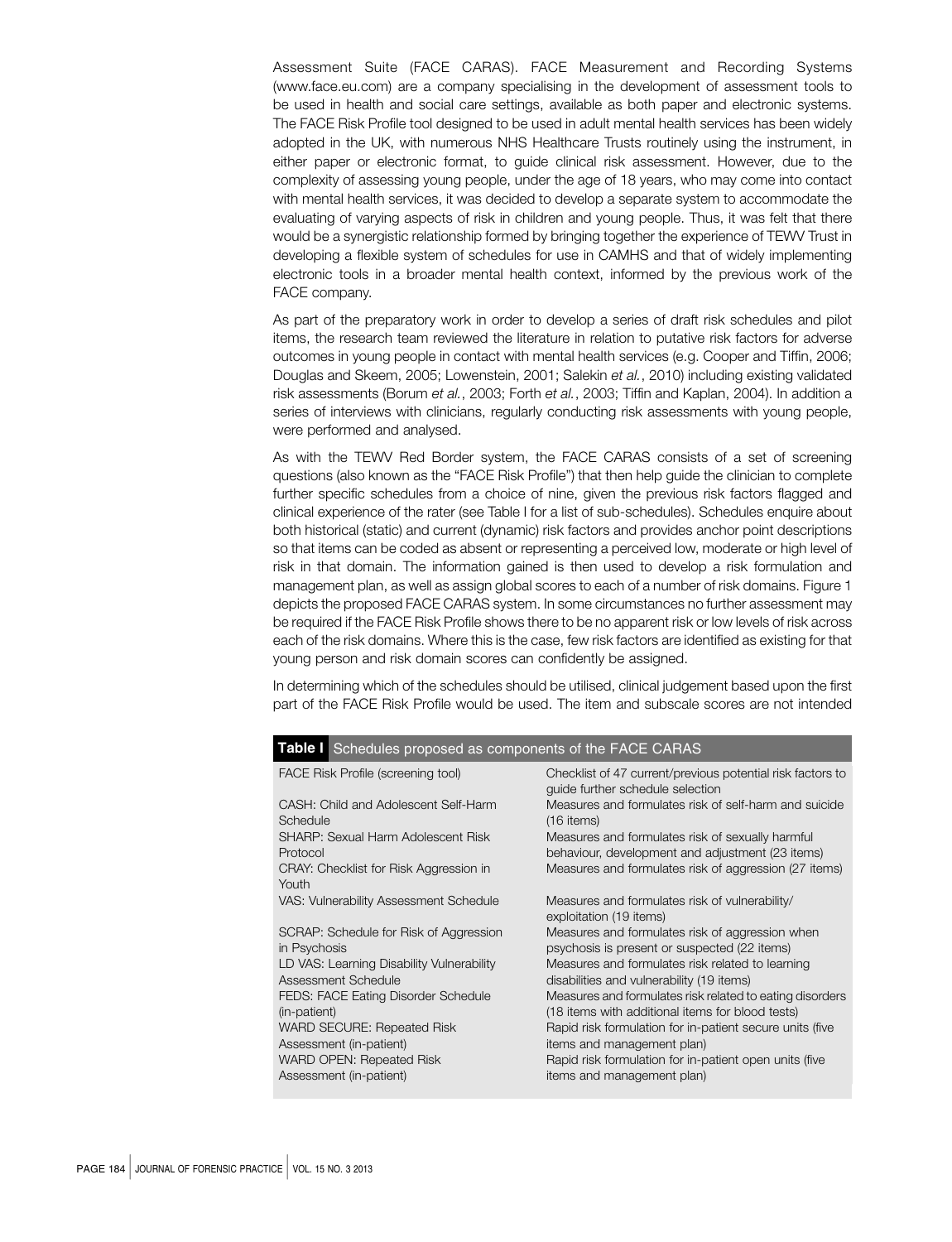

(at this point) to replace professional decision making, but rather support it. Thus the FACE CARAS is based on a structured professional judgement (SPJ) approach to risk assessment (Cooper and Tiffin, 2006; Hanson, 2009; Skeem and Monahan, 2011; Tiffin and Richardson, 2006; Webster et al., 1997).

# Methods

A series of focus groups were planned with clinicians that conduct risk assessments with young people. The decision to use a qualitative methodology was determined by the need to obtain an in-depth analysis and understanding of the perceived clinical utility of the FACE CARAS. Permission to conduct the staff groups was give by the Clinical Audit and Evaluation Committee for TEWV Trust.

## Sample

Teams from three diverse service areas were targeted: Tier 3 CAMHS (generic community); Tier 4 CAMHS (in-patients); and Forensic CAMHS. Recruitment to the focus groups was via an e-mail sent to CAMHS team managers inviting team members to be nominated to participate in the focus groups. Separate e-mails were then sent to participating clinicians and arrangements were made for the conduction of the three groups, each focused on one of the targeted service areas. Attendance of the focus groups was finalised as: Tier 3 CAMHS ( $n = 8$ ); Tier 4 CAMHS  $(n = 5)$ ; and Forensic CAMHS  $(n = 7)$ .

## **Procedure**

On the day, the focus group started with an introduction to the project and the research team. This covered the rationale for developing the FACE CARAS and the objectives of the focus group. All focus groups discussed the FACE Risk Profile in detail. Following this, each focus group was asked to select two sub-schedules which they wanted to discuss. This was done to ensure that CAMHS teams were able to focus on the schedules they perceived as most relevant to their day-to-day practice. For each schedule, copies were handed to clinicians and they were given five minutes to read through and make notes. After this, a ten to 15 minute semi-structured focus group discussion took place. Discussion was broken down into three broad areas: perceived positive elements of the draft schedules and system; perceived weaknesses or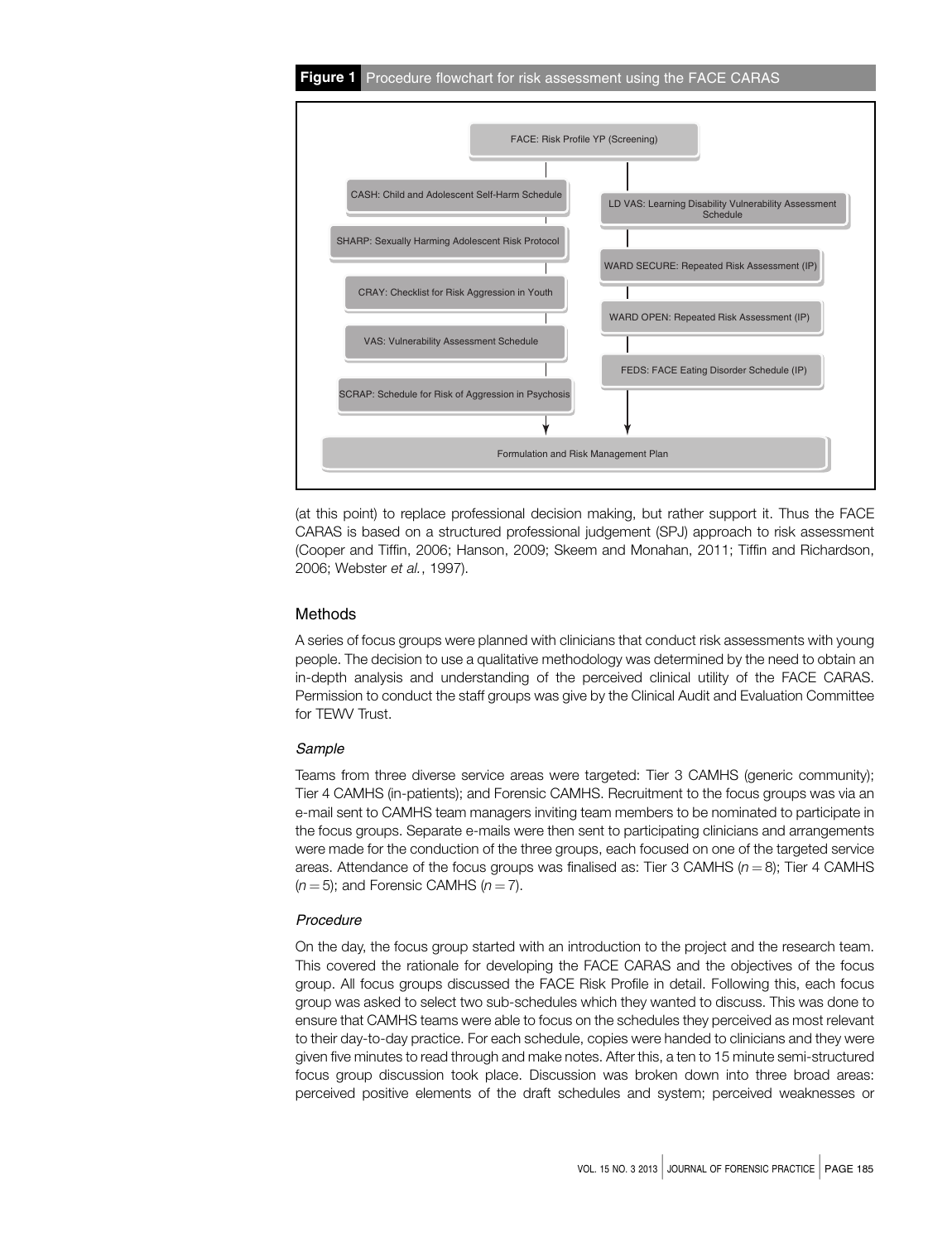negative aspects of the schedules and system, and suggestions for improvement. Responses were noted on a whiteboard and audio recorded for transcription and analysis. After the focus groups, participants were invited to complete a consent slip allowing the research team to publish any findings that emerged in the study.

#### Analysis

There are many different perspectives and choices available when selecting a qualitative research methodology (Willig, 2001, 2008). For this study, a thematic analysis (Boyatzis, 1998; Saldana, 2009; Krueger and Casey, 2009) was used. This was done to ensure that a systematic process was followed to obtain and analyse clinicians' perceptions of the FACE CARAS. The thematic analysis does not use a pre-conceived list of categories or themes, and allows the researcher to construct a list of themes within the text. In order to break this process down a line by line analysis (where comments are made at each line) is used (Boyatzis, 1998; Charmaz, 2008; Saldana, 2009). A theme table is then constructed where emerging themes are highlighted. The analysis followed five steps: familiarisation with the data via the reading of transcripts and listening to the focus groups; a line-by-line analysis; categorising similar themes onto a theme table; an explanation or response to the themes; checking for contradictory information, bias and producing a final write up (Krueger and Casey, 2009). Amendments to the draft FACE CARAS schedules were considered where clinicians highlighted potential problems or made suggestions for improvement.

#### **Results**

After analysing the transcripts and notes on the whiteboard, various themes emerged. The themes are discussed for each schedule.

The FACE Risk Profile (i.e. detailed risk screening tool) was discussed in all the focus groups. The themes that emerged included the length of the component CARAS schedules; item content; item wording; and additional factors such as the effect of the assessment process on both the clinician and young person being evaluated. This latter area included concerns about directly enquiring about potentially sensitive areas, and hence the risk of triggering distress, or even aggression, in the patient. In terms of schedule length particular concerns were noted about the Risk Profile being too long, although, paradoxically, participants expressed general satisfaction with the content, describing the Risk Profile as structured, comprehensive, specific and risk management focused:

I like that there is a bit about actions and actually writing down a risk management plan and not just assessing it (FG 1).

I think that's well thought out to say: have actions been taken in the past to reduce risks? So you're learning good practice and what's worked in the past (FG 1).

Additional items were suggested. However, upon further exploration of the remaining subschedules it became clear that these additional areas had been covered. The initial Face Risk Profile was reviewed and the findings resulted in some of the screening questions being removed in order to reduce repetition and redundancy. It was also noted that paper versions of assessments are often long and cumbersome. However, the FACE CARAS is intended to be converted into a concise electronic format that would shorten the schedules with the use of "drop-down menus" displaying anchor points for scoring and options for recording against each risk factor within the checklist.

For the Vulnerability Assessment Schedule (VAS) two themes emerged: wordiness and levels. Clinicians reported that the VAS was "quite wordy". The VAS consists of three levels which are child factors; care factors; and carer or parent factors:

When people start using this (VAS) they will want access to the details (FG 3).

I really liked that there are levels and you can highlight key areas (FG 2).

Clinicians thought the levels worked well, that they were detailed, and that the items were very relevant to young people. The VAS is specifically designed to include factors that are especially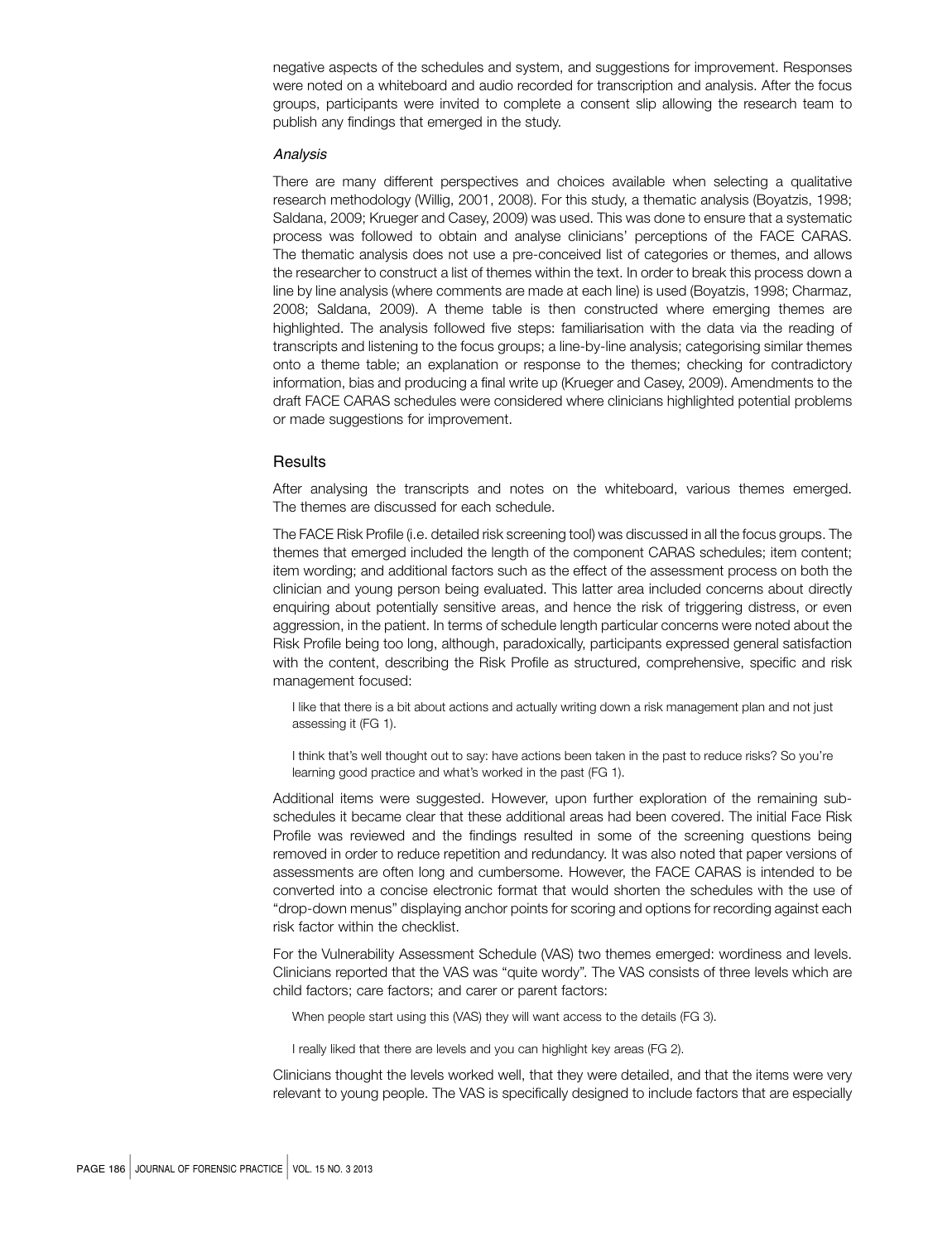pertinent to younger children, under 12 years, or any vulnerable group within CAMHS. Such vulnerable groups could include children within the "looked-after" system or those who have been subjected to safeguarding children proceedings. The length of some of the anchor point descriptions were discussed and some of these were shortened and simplified for ease of coding.

The CRAY was reviewed by two of the focus groups. The themes that emerged related to the need for additional items. The first suggestion was to include harm to others. The second suggestion was to include items on criminality. These included individual criminal history; parent criminal history; sibling criminal history; and peer criminal history:

Could we consider including criminality as it forms part of the context? (FG 2).

The third recommendation was to split the "fire setting" item into two which would include motivation to fire setting and consequence of fire setting:

It's more about what happened to the outcome of it (fire) that should be included too (FG 2).

Overall, the CRAY was considered to be an appealing risk assessment tool because of its structured approach. "Harm to others" was highlighted as an item that needed to be added. However, harm to others was included within some of the existing items, and it would also be highlighted in the risk formulation. The risk formulation is a brief summarising statement of an estimate of to the nature and level of the risk/s perceived to be present, the target of these risks (e.g. self, family members, etc.) and the time-scale of the risk prediction (e.g. short term, i.e. over the coming few weeks). Adding "criminality items", relating to police involvement with the young person and family members was suggested and included. It was thought that this would be useful for clinicians to contextualise the risk especially when the young person is being assessed for discharge from a mental health unit or the secure estate.

The Sexually Harming Adolescent Risk Protocol generally received positive comments. Clinicians highlighted the need for such a risk schedule as sexualised aggression was something that was encountered regularly, if not frequently within a CAMHS context. Clinicians also preferred the SPJ approach and the in-depth qualifiers to an exhaustive checklist of items. Other themes that emerged included: questions relating to which type of professional would complete this assessment; the provision of training and validation.

The Child and Adolescent Self-Harm Schedule (CASH) received encouraging feedback. Clinicians suggested they would use the CASH and that the qualifiers were detailed and inclusive of the risk factors that are important for assessing self-harm or suicide in young people. No changes were recommended for this sub-schedule.

The FACE Eating Disorder Schedule (FEDS) was developed as a result of one of the focus groups which included staff from a specialist eating disorder unit. From the focus groups, some of the risk factors that are contained within the FACE CARAS were relevant to eating disorders (i.e. suicide). However, clinicians highlighted the need for an "eating disorder specific" schedule. The draft FEDS was subsequently developed in partnership with a specialist eating disorder unit and includes three levels which are physical risk; blood and/or nutrition risk; and behavioural risk. For adolescent eating disorder units, the risk assessment requires a holistic approach which was not initially included within the FACE CARAS. This specifically includes physical and nutritional risk factors and has subsequently been incorporated into the FACE CARAS, in accordance with the recently issued Junior MARSIPAN Guidance for the assessment of young people affected by severe restrictive eating problems (Royal College of Psychiatrists Junior MARSIPAN Working Group, 2012).

An additional, general, theme that emerged within the focus groups was related to entering risk assessments onto an electronic patient management system. Seemingly many NHS Trusts use a variety of different electronic patient management systems and it may be worth noting that this was an issue that requires attention. The message was that an electronic system that emulates clinical practice is required. Such as system would, ideally, guide a clinician down a series of pathways, moving from the general to the specific, whereby relevant risk-related information would be "homed in" on. Moreover, repeated risk assessments could be repopulated from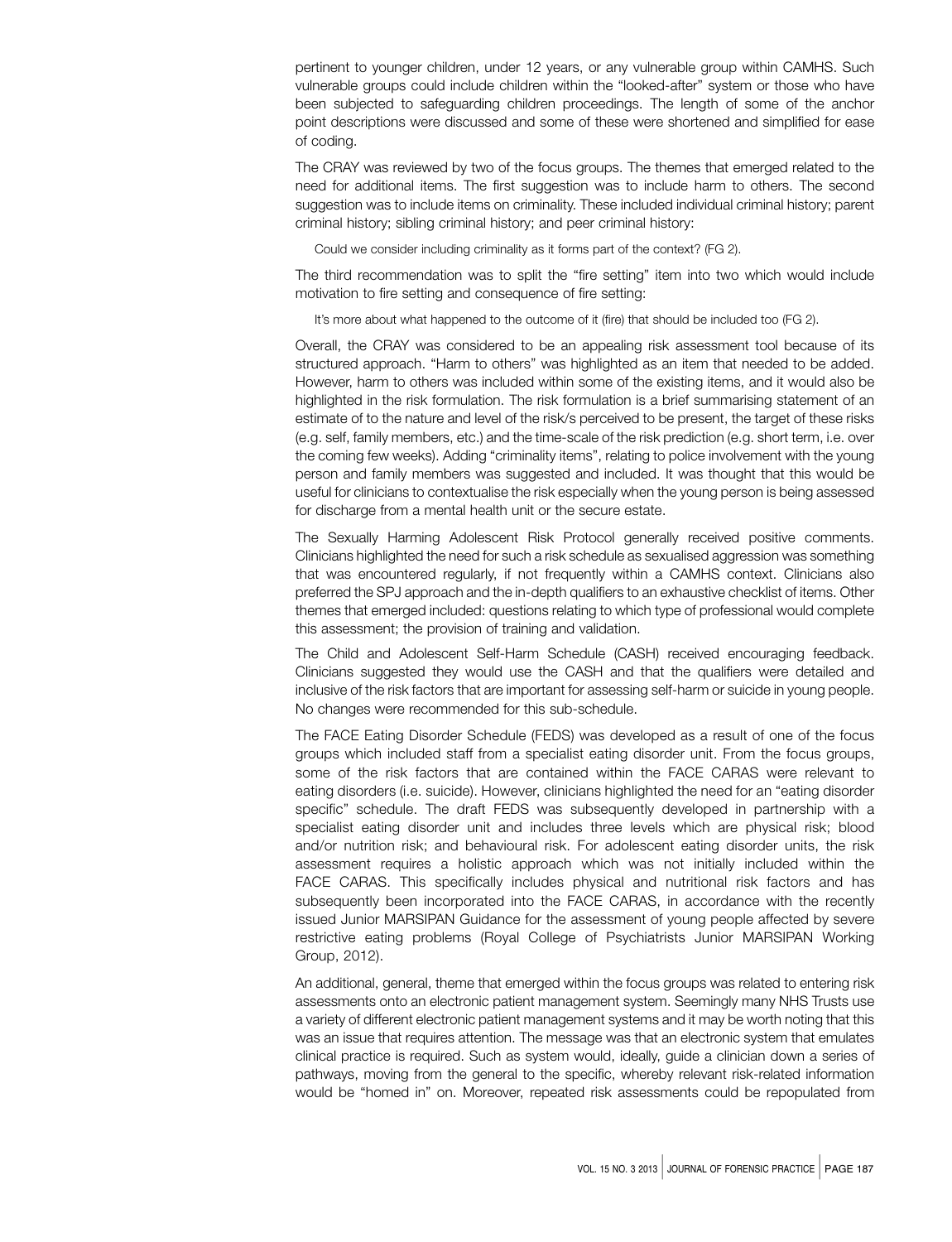previous responses, where appropriate, in order to avoid redundant and repetitious questioning and administration.

#### Discussion

This study outlines a qualitative approach to designing a novel system risk assessment prior to a full-scale pilot. The themes and comments that emerged as part of these focus groups were fed back into the design process. The feedback from the focus groups was mostly positive. Specifically, the participating clinicians suggested that the FACE CARAS was well structured, specific and had a strong focus on risk management. The main criticism was the length of the initial screen and component schedules. Therefore, the research team explored shortening the FACE CARAS while still retaining the relevant risk factors. This was done through simplifying items and eliminating repetition and overlap between schedules. In addition a number of items had wording clarified or shortened. Also, some ambiguities relating to anchor points were noted and corrected.

The study has two main methodological limitations. First, one member of the research team conducted the analysis. However, to ensure accuracy a summary of important points was reflected at the end of each focus group with the focus group members. Furthermore, a second member of the research team was present in the focus groups and reviewed the findings and write up of themes. Second, although the sample of participating clinicians was intentionally purposive in nature there may have been a sampling bias in that those clinicians most enthusiastic about risk clinical assessment may have accepted the invitation to the groups. It is therefore uncertain whether the themes and views elicited would generalise to CAMHS clinicians as a whole. A further limitation was that the forms could not be demonstrated in their intended final electronic form. It is possible that some of the concerns regarding length and potential duration of completion may have been allayed if the full functionality of the electronic format could have been showcased. In particular, this electronic form could potentially greatly accelerate re-assessment or reviews of risk by pre-populating items which can be reviewed and agreed as current or updated and amended to reflect any changes which have occurred. Moreover, the perceived length of paper forms is greater as they contain coding instructions in the text. In electronic form these can be inserted as drop-down menus that only appear when an item is selected. Furthermore, it may have been that concern relating to the length of the Face Risk Profile was a direct consequence of the contrast with the screening stage of the original Red Border system. The latter is composed of only seven questions whilst the FACE Risk Profile has 47 items. In addition, the indications to complete further schedules following completion of the Red Border screening questions were perceived as very clear compared to the FACE CARAS system. This reflection fed into a discussion amongst the members of the FACE CARAS development group regarding the "signposting" of clinicians to the choice of CARAS specific schedules to be completed following the screening process (see also Figure 1).

Risk assessment tools are considered by the authors as falling into two broad categories: "fat" and "thin". "Fat" tools are lengthy, highly structured and prescriptive with well-defined scoring guides and algorithms in order to guide decision making. Such tools are designed for use by less experienced and qualified practitioners and rely less on professional judgement to provide risk ratings or formulations. An example of a "fat" instrument would be the "Assessment Intervention and Moving On" tool used in the assessment of young people who display sexual aggression (Youth Justice Board, 2004). Such tools generally take a long time to administer but have the advantage that less experienced or non-specialist professionals can complete them. Moreover, as scoring relies very little on subjective judgement one could speculate that inter-rater reliability may possibly be higher compared to less structured tools. In contrast "thin" tools are less highly structured and rely on a certain amount of professional expertise and experience to administer and score. Such an example would be the SAVRY. As an illustration, an earlier version of the SAVRY contained an item relating to Callous-Unemotional traits; a factor which has been established to be predictive of recidivist aggression (Frick et al., 2003). In order to score such an item accurately a rater would have to be familiar with the concept of callous-unemotional personality traits, and be able to enquire about them in both a young person and/or informants; something which would require considerable skill.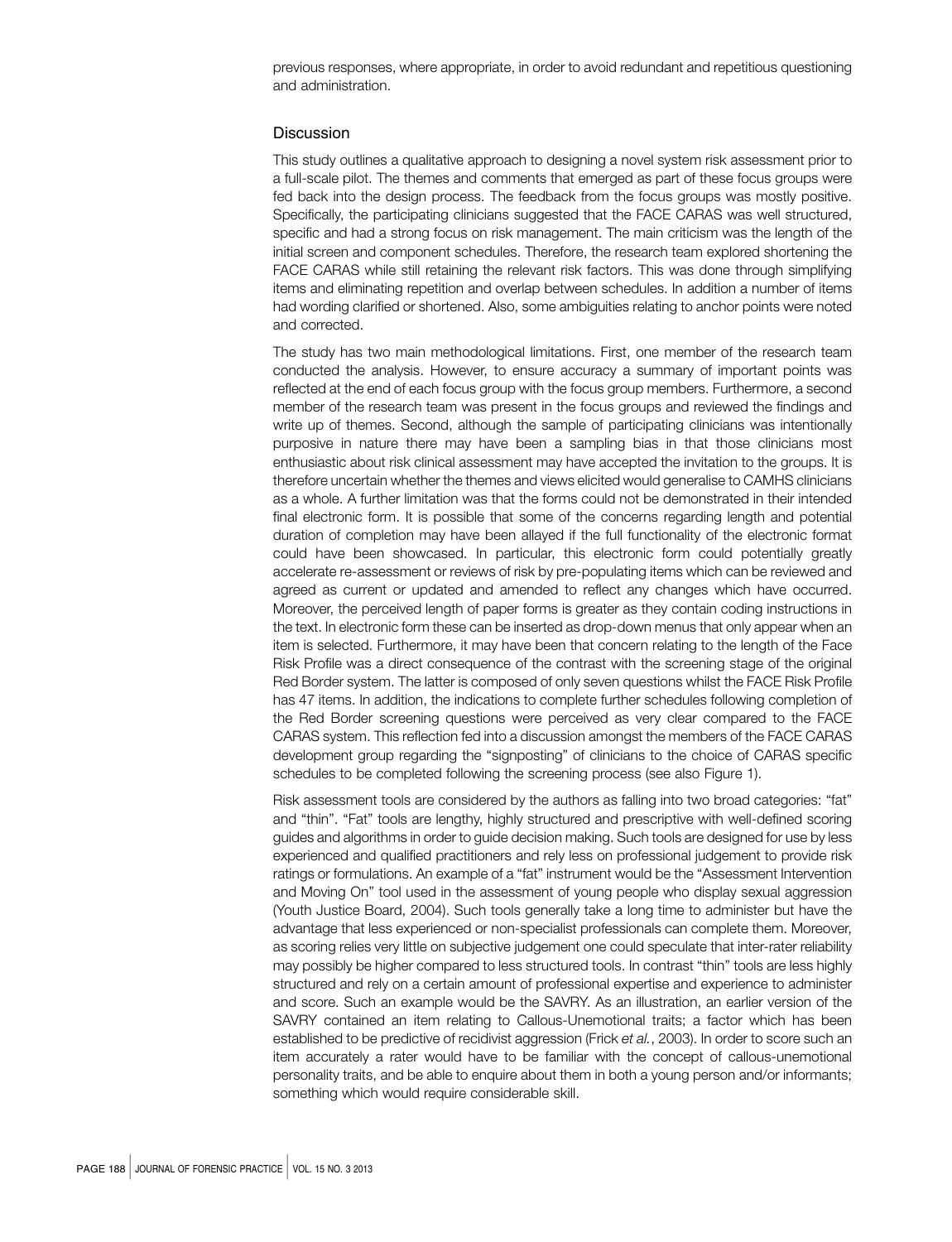#### Implications for practice

- ' Clinicians viewed the FACE Child and Adolescent Risk Assessment Suite as a structured and comprehensive risk management tool that also demonstrated potential clinical utility.
- CAMHS clinicians' views of the potential benefits of risk assessment schedules appear to be influenced by the perceived balance between comprehensiveness and ease and rapidity of administration.
- ' Further studies relating to validity and reliability are currently ongoing.

Overall, the findings highlight that clinicians perceive the usefulness of a clinical risk assessment system as a balance between length (and hence likely completion time) and the comprehensiveness of the areas covered. Further research is on-going in order to establish the internal and inter-rater reliability of the system. Certainly instrument reliability is a pre-requisite to validity and it will be especially important to establish the inter-rater reliability for the coding of individual items in the component schedules. As FACE-designed instruments have welldescribed anchor points embedded within the forms there is no need to refer to a separate manual whilst performing scoring. Thus, it is hoped that by providing clinical raters with clear and unambiguous anchor points acceptable inter-rater reliability will be achieved with minimal training required (i.e. one hour familiarisation and briefing session). Once reliability is established then various aspects of validity will be explored. Ultimately, for risk evaluation tools, predictive validity is the most crucial aspect of validity. Evaluating this can be challenging in a number of ways; first individuals identified at high risk of an adverse event may attract intervention, which then influences the outcome at follow-up; second, capturing adverse events can be difficult, for example in the case of violence that does not result in a criminal conviction, and lastly; in order to statistically model the probability of adverse events a sufficient number must be observed. In the case of (thankfully) rare adverse outcomes such as youth suicide this can lead to insufficient information on which to estimate prediction models. Nevertheless, it is hoped that the widespread adoption of a novel CAMHS risk assessment system within UK NHS services would generate high quality but routine data that could be used to evaluate the item scores (or combination of these) that are most likely to forecast an adverse outcome over the short to medium term. Moreover, statistical techniques, such as structural equation modelling may also allow "protective" or "promotive" factors, such as interventions to be included in predictive models to reduce the risk of artifactual or spurious findings.

#### **References**

Augimeri, L., Koegl, C., Webster, C.D. and Levene, K. (2001), The Early Assessment of Risk List for Boys (EARL-20B), Version 2, Earlscourt Child and Family Centre, Toronto.

Beck, A.T. and Steer, R.A. (1991), The Beck Scale for Suicide Ideation: Manual, The Psychological Corporation, San Antonia, TX.

Borum, R. and Verhaagen, D. (2006), Assessing and Managing Violence Risk in Juveniles, Guilford Press, New York, NY.

Borum, R., Bartel, P. and Forth, A. (2003), Manual for the Structured Assessment of Violence Risk in Youth: Version 1.1 – Consultation Edition, University of South Florida, Tampa, FL.

Boyatzis, R. (1998), Transforming Qualitative Information: Thematic Analysis and Code Development, Sage Publications Inc, Thousand Oaks, CA.

Charmaz, K. (2008), "Grounded theory", in Smith, J.A. (Ed.), Qualitative Psychology. A Practical Guide to Research Methods, 2nd ed., Sage, London, pp. 81-110.

Cooper, S. and Tiffin, P. (2006), "Psychological assessments and treating adolescent offenders with psychopathic traits", Journal of Educational and Child Psychology, Vol. 23 No. 2, pp. 62-74.

Douglas, K.S. and Skeem, J.L. (2005), "Violence risk assessment: getting specific about being dynamic", Psychology, Public Policy, and Law, Vol. 11 No. 3, pp. 347-83.

Forth, A.E., Kosson, D.S. and Hare, R.D. (2003), Hare Psychopathy Checklist: Youth Version, Multi-Health Systems, Toronto, ON.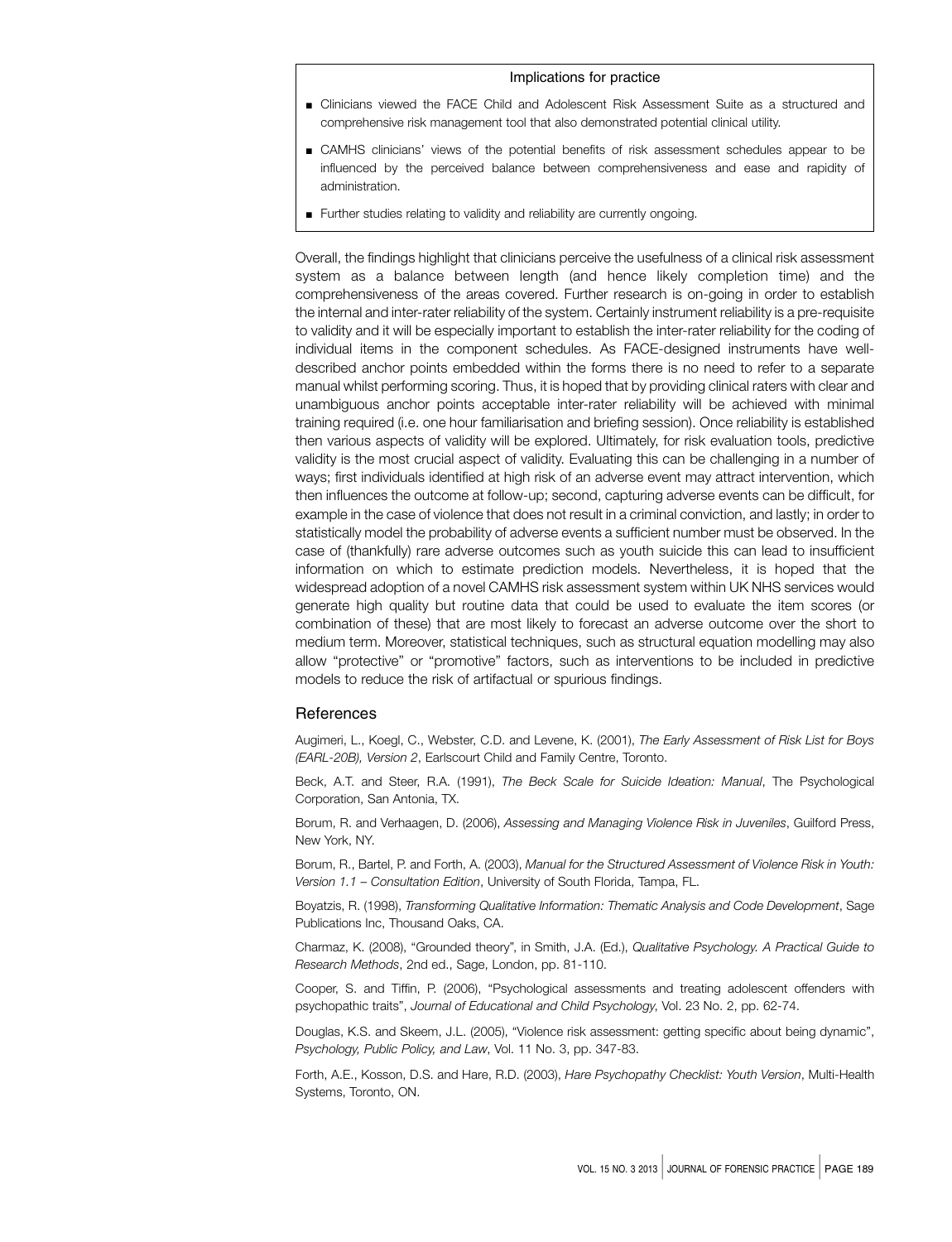Frick, P.J., Cornell, A.H., Barry, C.T., Bodin, S.D. and Dane, H.E. (2003), "Callous-unemotional traits and conduct problems in the prediction of conduct problem severity, aggression, and self-report of delinquency", Journal of Abnormal Child Psychology, Vol. 31 No. 4, pp. 457-70.

Gammelgård, M., Koivisto, A., Eronen, M. and Kaltiala-Heino, R. (2008), "The predictive validity of the structured assessment of violence risk in youth (SAVRY) among institutionalised adolescents", Journal of Forensic Psychology & Psychiatry, Vol. 19 No. 3, pp. 352-70.

Hanson, R.K. (2009), "The psychological assessment of risk for crime and violence", Canadian Psychology, Vol. 50 No. 3, pp. 172-82.

Krueger, R.A. and Casey, M.A. (2009), Focus Groups: A Practical Guide for Applied Research, 4th ed., Sage Publications Inc, Thousand Oaks, CA.

Levene, K.S., Augimeri, L.K., Pepler, D.J., Walsh, M.M., Webster, C.D. and Koegl, C.J. (2001), Early Assessment Risk List for Girls (EARL-21G), Version 1, Consultation Edition, Earlscourt Child and Family Centre, Toronto.

Lowenstein, F. (2001), "A review of recent research into risk assessment of children", Medico-Legal Journal, Vol. 69 No. 3, pp. 133-8.

Macdonald, A.J.D. and Elphick, M. (2011), "Combining routine outcomes measurement and 'Payment by Results': will it work and is it worth it?", British Journal of Psychiatry, Vol. 199 No. 3, pp. 178-9.

Royal College of Psychiatrists Junior MARSIPAN Working Group (2012), Report CR168 – Junior MARSIPAN: Management of Really Sick Patients under 18 with Anorexia Nervosa, Royal College of Psychiatrists, London.

Saldana, J. (2009), The Coding Manual for Qualitative Researchers, Sage Publications, London.

Salekin, R.T., Lee, Z., Dillard, S. and Kubak, F.A. (2010), "Child psychopathy and protective factors: IQ and motivation to change", Psychology, Public Policy and Law, Vol. 16 No. 2, pp. 158-76.

Schmidt, F., Campbell, M.A. and Houlding, C. (2011), "Comparative analyses of the YLS/CMI, SAVRY, and PCL: YV in adolescent offenders: a 10-year follow-up into adulthood", Youth Violence and Juvenile Justice, Vol. 9 No. 1, pp. 23-42.

Skeem, J.L. and Monahan, J. (2011), "Current directions in violence risk assessment", Current Directions in Psychological Science, Vol. 20 No. 1, pp. 38-42.

Tiffin, P.A. and Kaplan, C. (2004), "Dangerous children: assessment and management of risk", Child and Adolescent Mental Health, Vol. 9 No. 2, pp. 56-64.

Tiffin, P.A. and Nadkarni, J. (2010), "Evaluating violence risk in young people", in Brown, J.M. and Campbell, E.A. (Eds), The Cambridge Handbook of Forensic Psychology, Cambridge University Press, Cambridge, pp. 166-76.

Tiffin, P.A. and Richardson, G. (2006), "The use of structured instruments in the assessment of violence risk", in Hagell, A. and Jeyarajah-Dent, R. (Eds), Children Who Commit Acts of Serious Interpersonal Violence: Messages for Best Practice, Jessica Kingsley Publishers, London, pp. 205-10.

Webster, C.D., Douglas, K.S., Eaves, D. and Hart, S.D. (1997), The HCR-20 Scheme: Assessing Risk for Violence, Version 2, Mental Health, Law, and Policy Institute, Simon Fraser University, Burnaby.

Willig, C. (2001), Introducing Qualitative Research in Psychology. Adventures in Theory and Method, Open University Press, Buckingham.

Willig, C. (2008), Introducing Qualitative Research in Psychology, Open University Press, London.

Youth Justice Board (2004), Evaluation of the Aim Framework for the Assessment of Adolescents who Display Sexually Harmful Behaviour: A Report for the Youth Justice Board, The Youth Justice Board, University of Birmingham, Birmingham.

#### About the authors

Matthew R. Daniel, BA, BA Hons Psych, MSocSci Psych, was the KTP Associate at Durham University and an Honorary Psychology Assistant at Tees, Esk and Wear Valleys Foundation NHS Trust. Matthew is now a student on the Clinical Doctorate in Psychology course at the University of East Anglia.